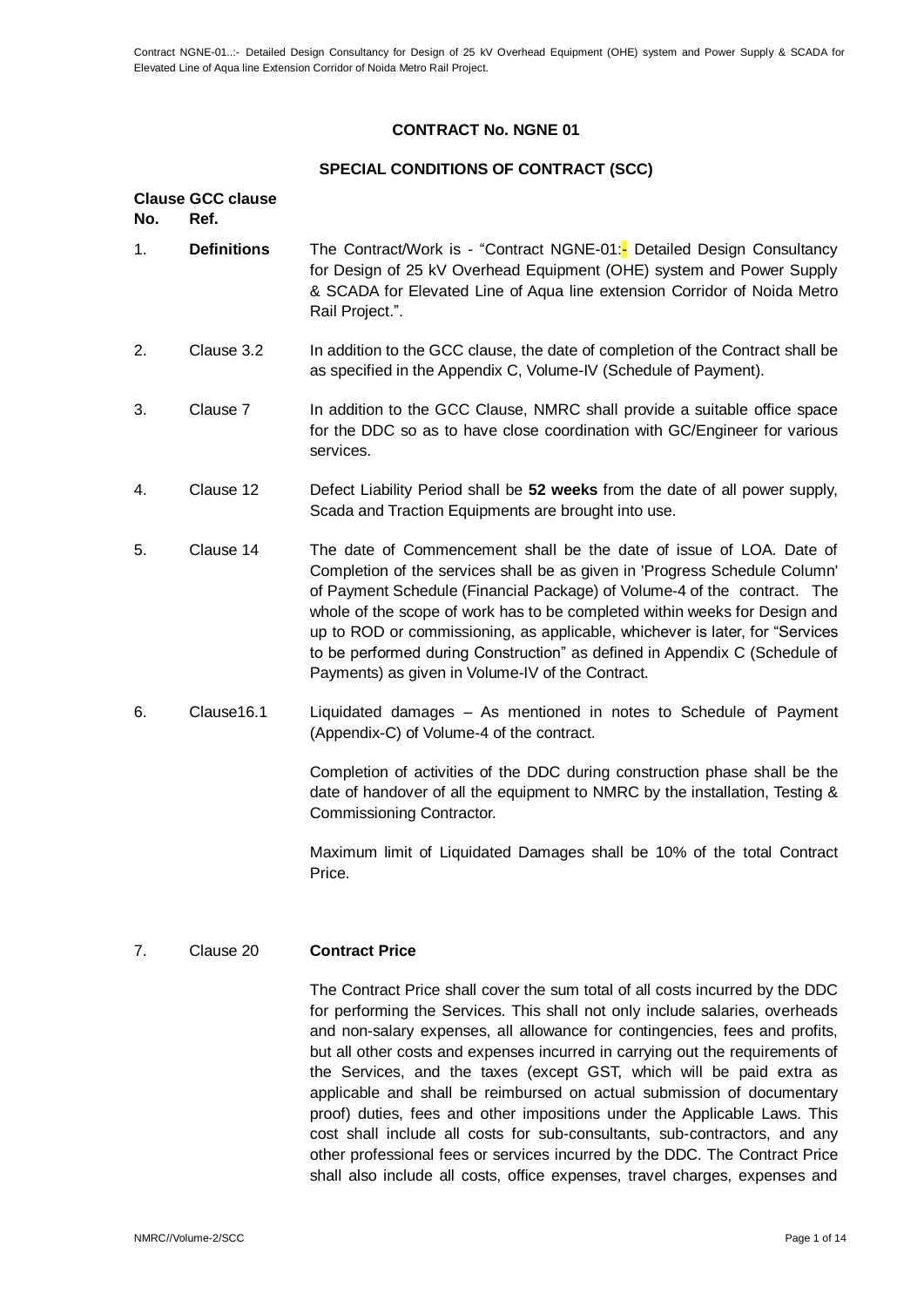allowance paid to or on behalf of expatriate staff working in their own country or in India.

### 8. Clause 25 **Language of the Agreement shall be English.**

The Agreement shall be interpreted, construed and governed by the Laws of India, and the legal proceedings, if any, shall be under the jurisdiction of the Courts in Noida.

# 9. Clause 29 **Notices shall be delivered to:**

#### **For NMRC:**

The DGM/Technical, NMRC Block-III, 3rd Floor, Ganga Shopping Complex,Sector-29, Noida-201301 [nmrcnoida@gmail.com](mailto:nmrcnoida@gmail.com)

For the DDC:

Designated CPM or its authorised representative.

# 10. **Variation in Corridor length (Additional Clause)**

As mentioned in Statement of Prices (Appendix-B) of Volume-4 of the Contract.

#### 11. **Price Variation (Additional Clause)**

No price variation is admissible in this contract. No escalation shall be admissible due to any unforeseen delay.

# 12. **Provision for penalty for non formation of Project Organization (Additional Clause)**

The DDC shall maintain the Project Organization as per Clause 1.1.3.4 of NIT throughout the currency of the contract. If the DDC does not maintain the Project Organisation as mentioned in clause 1.1.3.4 of NIT, penalty shall be imposed on per day basis at the rates quoted by DDC for Statement of Price No. 3 of BoQ. The overall maximum penalty shall be limited to 5% of contract value.

#### 13. Clause 33.9 **Arbitration**

Clause 33.9 b) "The Arbitration proceedings shall be assumed to have commenced from the day, of written and valid demand for arbitration is received by GM/Technical on behalf of MD/NMRC" at following address:

> The DGM/Technical, NMRC Block-III, 3rd Floor, Ganga Shopping Complex,Sector-29, Noida-201301

- Clause 33.9.2 i) In case of Sole Arbitration: Within 60 days from the day when a written and valid demand for arbitration is received by GM/Technical on behalf of MD/NMRC, the Employer will forward a panel of 03 names to the Contractor.
- Clause 33.9.2 (ii) (a) Within 60 days from the day when a written and valid demand for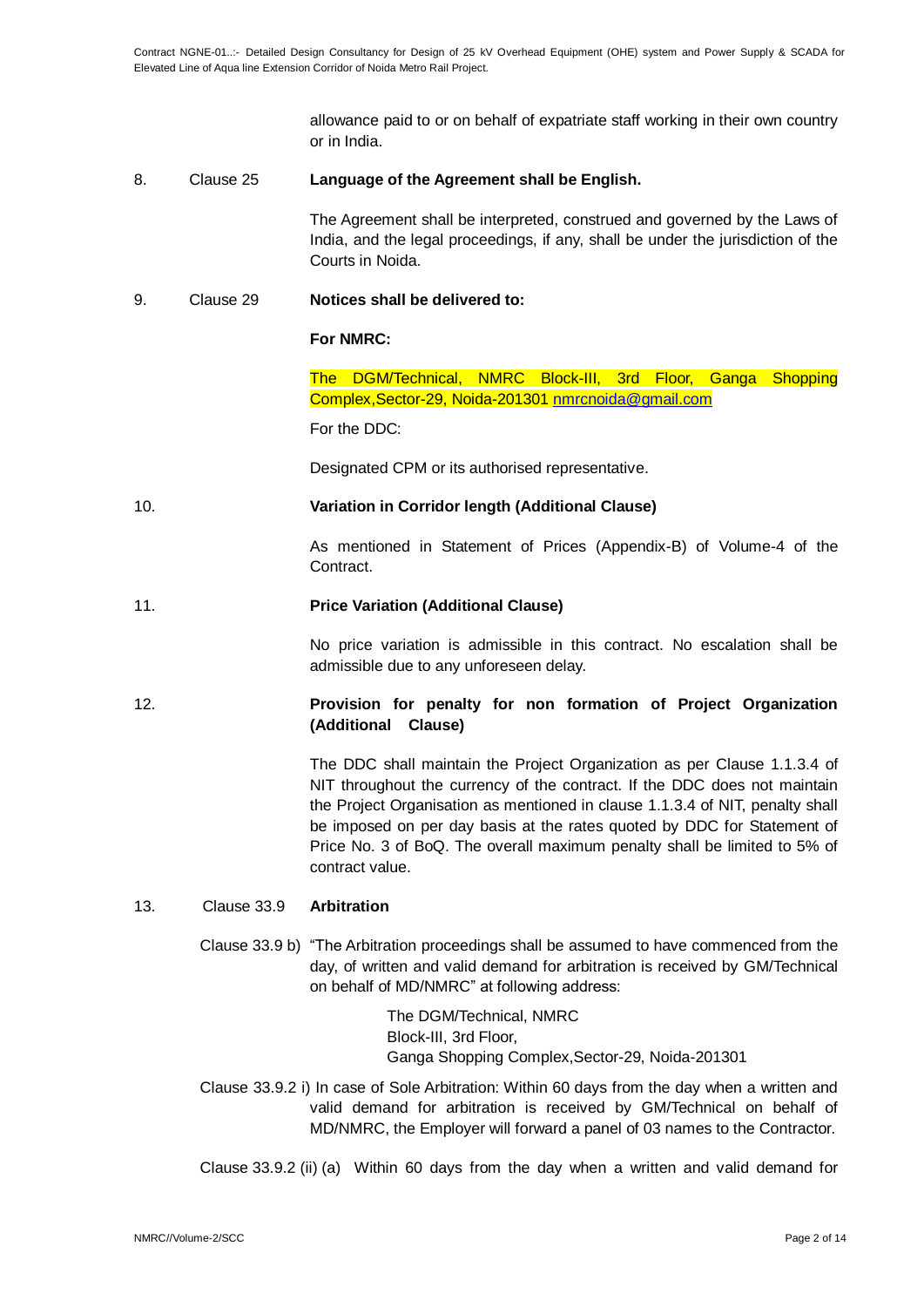arbitration is received by DGM/Technical on behalf of MD/NMRC, the Employer will forward a panel of 05 names to the Contractor.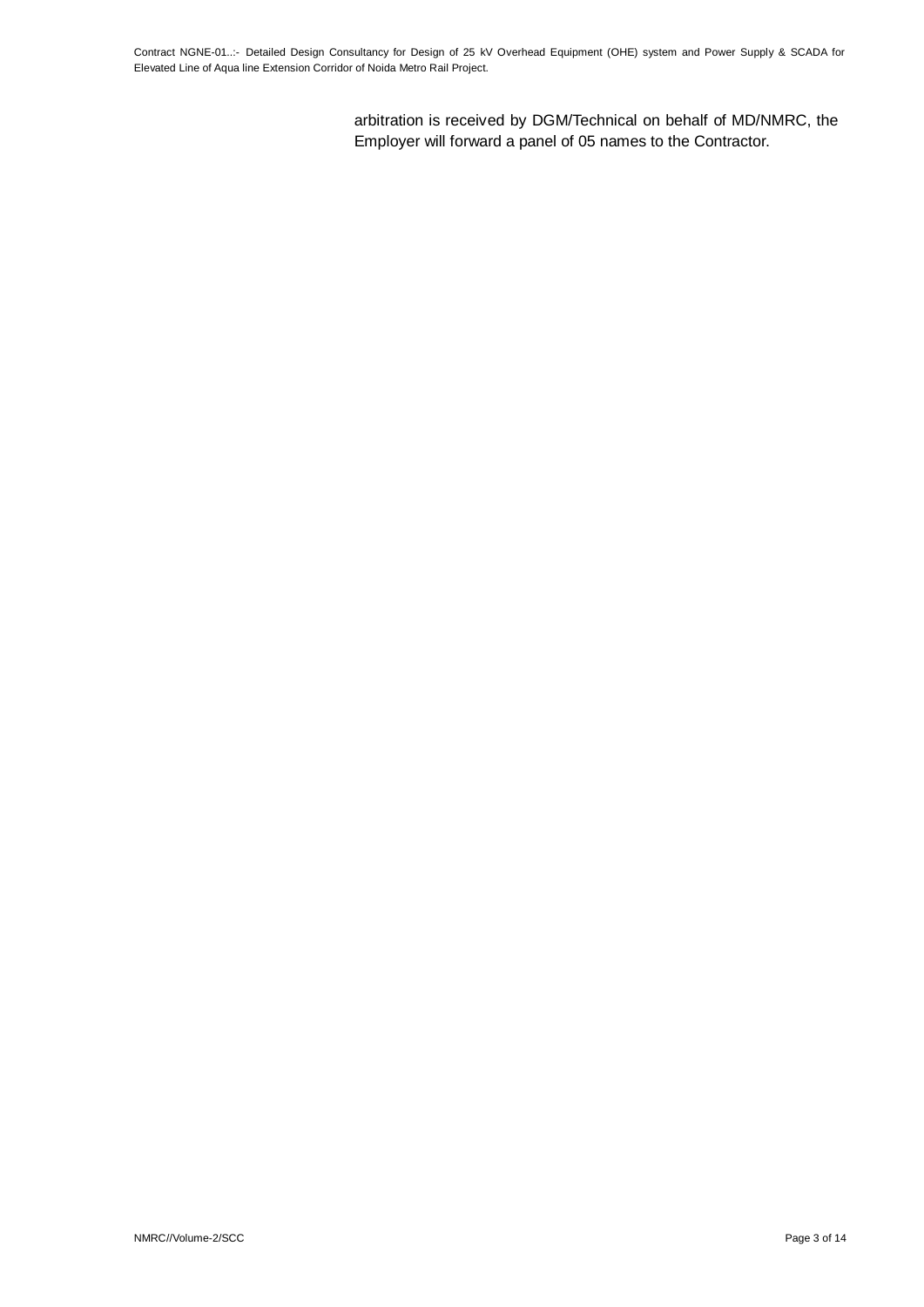Contract NGNE-01..:- Detailed Design Consultancy for Design of 25 kV Overhead Equipment (OHE) system and Power Supply & SCADA for Elevated Line of Aqua line Extension Corridor of Noida Metro Rail Project.

# **APPENDIX 1**

# **SCHEDULE OF KEY DATES**

| Key<br><b>Dates</b> | <b>Activity</b>                                                                                                                             | Progress<br>Schedule                  |
|---------------------|---------------------------------------------------------------------------------------------------------------------------------------------|---------------------------------------|
|                     |                                                                                                                                             | (Weeks from<br>date of $LOA/$<br>NTP) |
| $KD-1$              | Submission of Final Design as per section 6.9 of<br>Volume-3 - Scope of Work                                                                | 18                                    |
| $KD-2$              | Delivery of complete documents for construction<br>tender as required for floating of tender.                                               | 26                                    |
| $KD-3$              | Submission of documents & Good for construction<br>drawings for construction contractor as per section<br>6.11 of Volume-3 - Scope of Work. | 48                                    |
| $KD-4$              | Review of As Built Drawings/documents submitted<br>by the Construction Contractor and issue of No<br>Objection by DDC                       | 130                                   |

#### **Note:**

- a) All key dates shall be referred from the commencement date of contract.
- b) The site shall be made available progressively and if some part is not made available then the extension of time shall be allowed only to the work / KD of that particular part.
- c) Key dates of acceptance of reports/design submission are dependent upon submission of proper & complete document by DDC duly incorporating the comments/ observation of Employer in time by the DDC.
- d) Accomplishment of KD-4 shall be considered as completion of the contract subject to extension of time, if any, in accordance with the Agreement.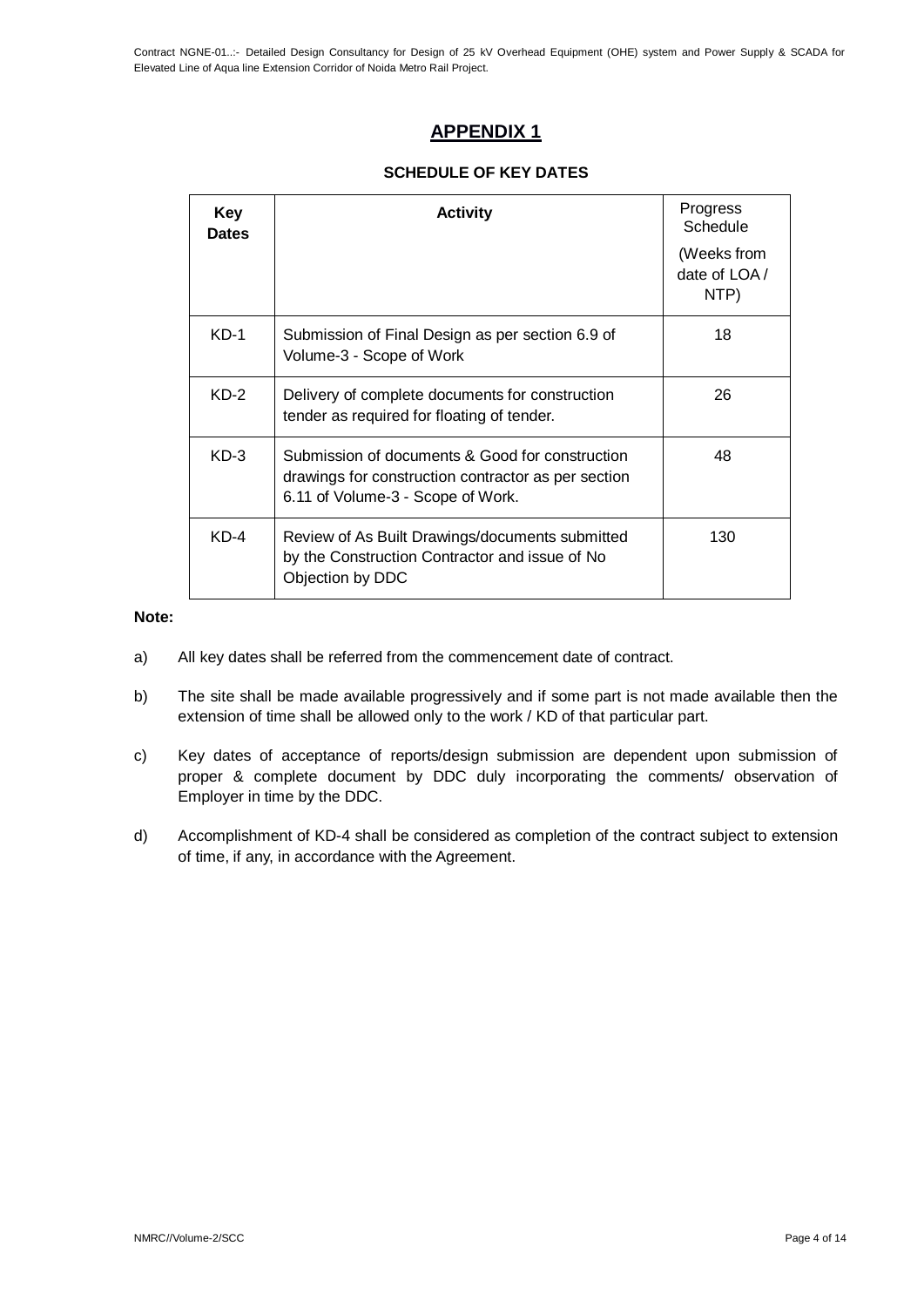Contract NGNE-01..:- Detailed Design Consultancy for Design of 25 kV Overhead Equipment (OHE) system and Power Supply & SCADA for Elevated Line of Aqua line Extension Corridor of Noida Metro Rail Project.

# **SCHEDULE 1A**

# **PARENT COMPANY UNDERTAKING**

**THIS UNDERTAKING** is made the day of

- BY [ ] [whose registered office is at]/[of] [ ] [ ] [ "the Parent Company").
- TO The NOIDA METRO RAIL CORPORATION LIMITED together with its successors and assigns, "the Employer") of:

IIIrd Floor, Ganga Shopping Complex,

Sector-29, Noida-201301,

India.

#### WHEREAS

- (A) By a Contract [ ] dated [ ] ("the Contract") made between (1) the Noida Metro Rail Corporation Limited (" the Employer") and (2) [  $\qquad \qquad$  [ ("the Consultant") the Consultant has agreed to execute, complete and remedy any defects in the works ("the Works") upon the terms and conditions contained in the Contract.
- (B) Pursuant to the terms of the Contract, the Consultant has agreed to procure the provision of an undertaking in the terms hereof.
- (C) The Parent Company is the beneficial owner of [ ]% [see Note 1] of the issued share capital of [the Consultant] [see Note 2].
- (D) At the request of the Consultant, the Parent Company has agreed to provide this undertaking.

# **NOW IT IS HEREBY UNDERTAKEN AND AGREED as follows:**

- 1. In consideration of the Employer entering into the Contract with the Consultant, the Parent Company hereby undertakes to the Employer that:-
	- (a) *the parent company will inform the employer in the event that it sells, transfers, assigns or otherwise disposes of or deals with the ownership of the whole or any part of the shareholding or other interests in the subsidiary (the* Consultant*) of the parent company*; and
	- (b) In case of transfer of ownership / control of the subsidiary or of the Parent Company, an updated parent company guarantee and parent company undertaking will be provided from the new Holding / Parent Company.
	- (c) not take any action which may result in the Consultant being unable to comply with his obligations or perform in any way his duties under the Contract [or take any action which may result in [the subsidiary forming part of the Consultant] [see Note 3] being unable to comply with his obligations or perform in any way his duties under the [joint venture or other relevant] agreement] [see Note 6] without the written consent of the Employer,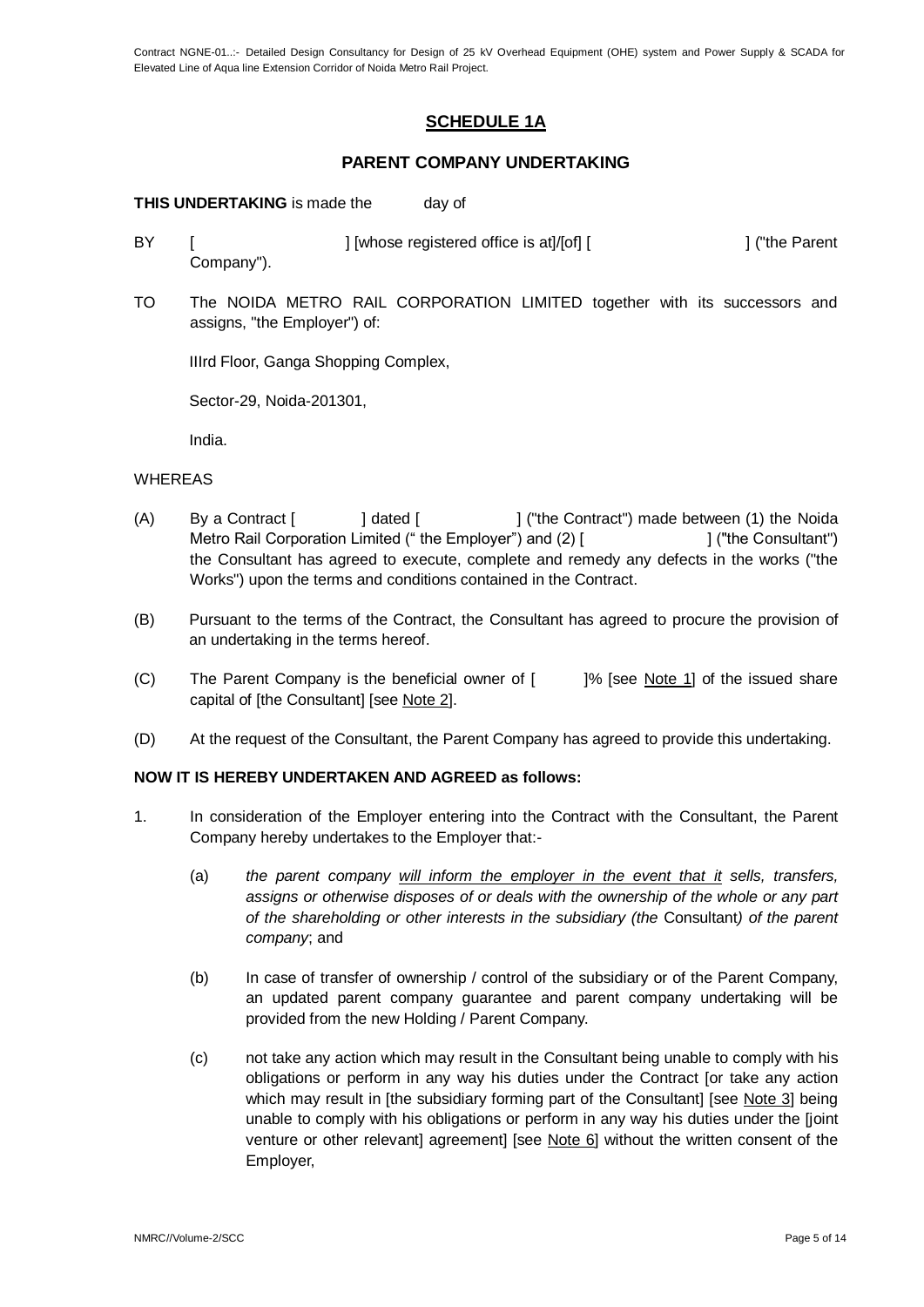- (d) To provide full technical support including providing support with available patent rights, registered design, copyright, design, trademark, trade name, know how or other intellectual property right to our subsidiary during currency of the contract which may be deemed necessary to successfully comply with all obligations under this contract and for the Service Life of System / Equipment until such time as the Works shall have been completed, all the Consultant's obligations under the Contract shall have been performed and the Maintenance and Defects Liability Period (as defined in the Contract) for the whole and every part of the Works shall have elapsed and further that it will ensure [that the subsidiary forming part of the Consultant will take all steps necessary to ensure [see Note 6] compliance by the Consultant with the provisions of the Contract.
- 2. The obligations of the Parent Company under this Undertaking shall remain in full force and effect and shall not be affected or discharged in any way and the Parent Company hereby waives notice of:-
	- (a) any suspension of the Works, variation or amendment to the Contract (including without limitation extension of time for performance) or any concession or waiver by the Employer in respect of the Consultant's obligations [and/or the obligations of
		- [ ] [see <u>Note 7]</u>;
	- (b) any provision of the Contract being or becoming illegal, invalid, void, voidable or unenforceable;
	- (b) the termination of the Contract or of the employment of the Consultant [and/or
		- [ ] [see Note 7] under the Contract for any reason;
	- (d) any forbearance or waiver of any right of action or remedy the Employer may have against the Consultant [and/or [ ]] [see Note 7] or negligence by the Employer in enforcing any such right of action or remedy;
	- (e) any bond, undertaking, security or other guarantee held or obtained by the Employer for any of the obligations of the Consultant [and/or [ ]] [see Note 7] under the Contract or any release or waiver thereof.
- 3. This Undertaking shall extend to any variation of or amendment to the Contract and to any agreement supplemental thereto agreed between the Employer and the Consultant [and/or [ ] [see Note 7] and for the avoidance of doubt the Parent Company hereby authorises the Employer and the Consultant [and/or [ ]] [see Note 7] to make any such amendment, variation or supplemental agreement.
- 4. All documents arising out of or in connection with this Undertaking shall be served:
	- (a) upon the Employer, at  $\begin{bmatrix} 1 & 1 \end{bmatrix}$  marked for the attention of  $\begin{bmatrix} 1 & 1 \end{bmatrix}$ ;
	- (b) upon the Parent Company, at [ ] India. [Note 8]
- 5. The Employer and the Parent Company may change their respective nominated addresses for service of documents to another address in India but only by prior written notice to each other. All demands and notices must be in writing.
- 6. This Undertaking shall be governed by and construed according to the laws for the time being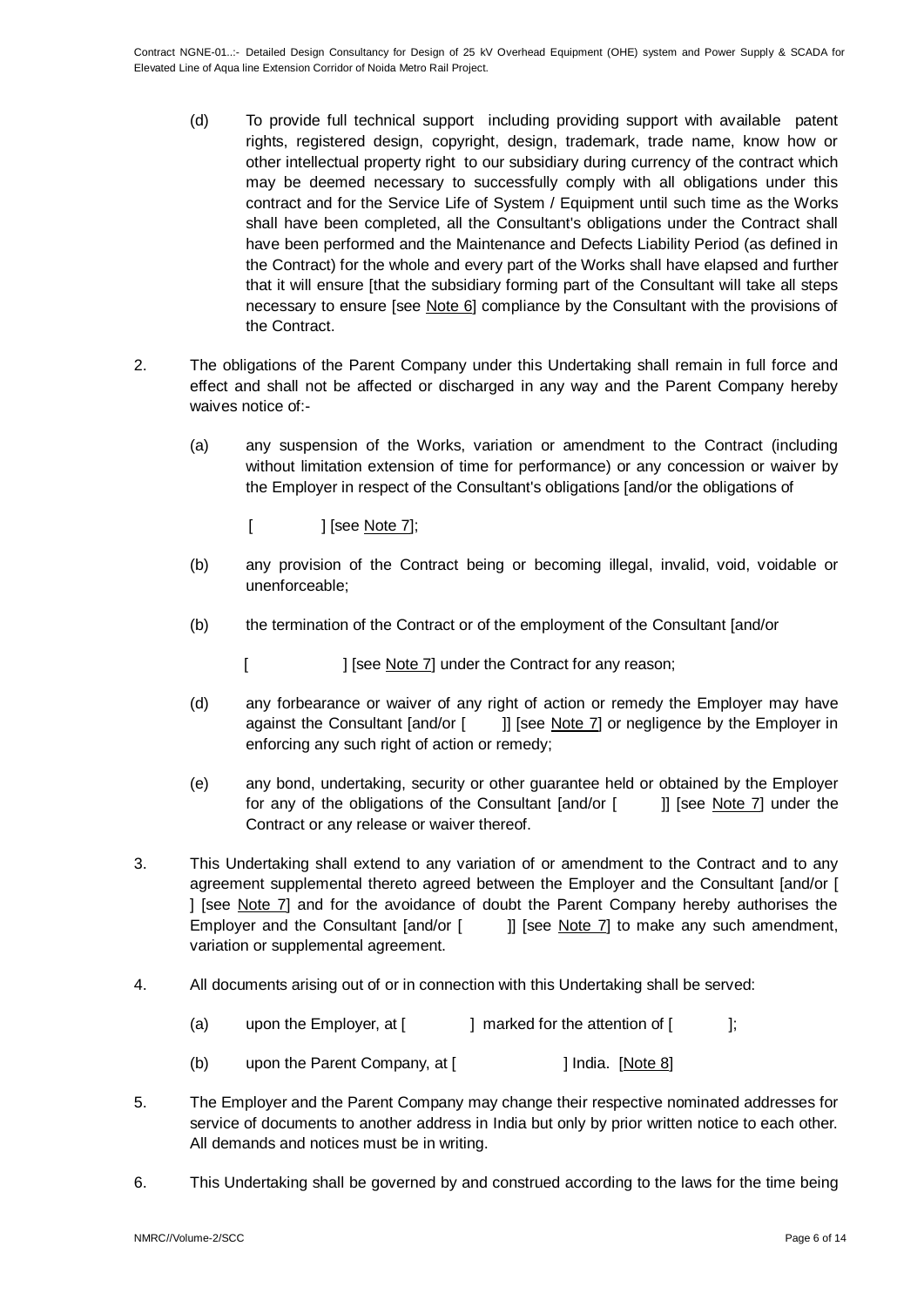in force in India and the Parent Company agrees to submit to the jurisdiction of the courts of **Noida**

**IN WITNESS** where of this Undertaking has been executed as a deed on the date first before written.

| THE COMMON SEAL of   |  |  |
|----------------------|--|--|
|                      |  |  |
| was affixed hereto   |  |  |
| in the presence of:- |  |  |

Notes: (for preparation of but not for inclusion in the engrossment of this Undertaking)

- 1. If the Parent Company is not the immediate parent company, the chain of ownership must be recited, identifying each company in the chain and the shareholdings or other interests in each subsidiary.
- 2. If the Consultant comprises more than one company, that fact and the joint venture or other relevant agreement must be recited. In such case, insert the name of the subsidiary forming part of the joint venture, partnership or consortium, and in respect of which the parent company undertaking is being given.
- 3. If Note 2 applies, refer to the subsidiary of the Parent Company and not the Consultant.
- 4. If Note 1 applies, use this alternative.
- 5. If Note 1 applies, add this provision.
- 6. If Note 2 applies, add this provision.
- 7. If Note 2 applies, add this provision and insert the name of the subsidiary.
- 8. The address for service shall be India.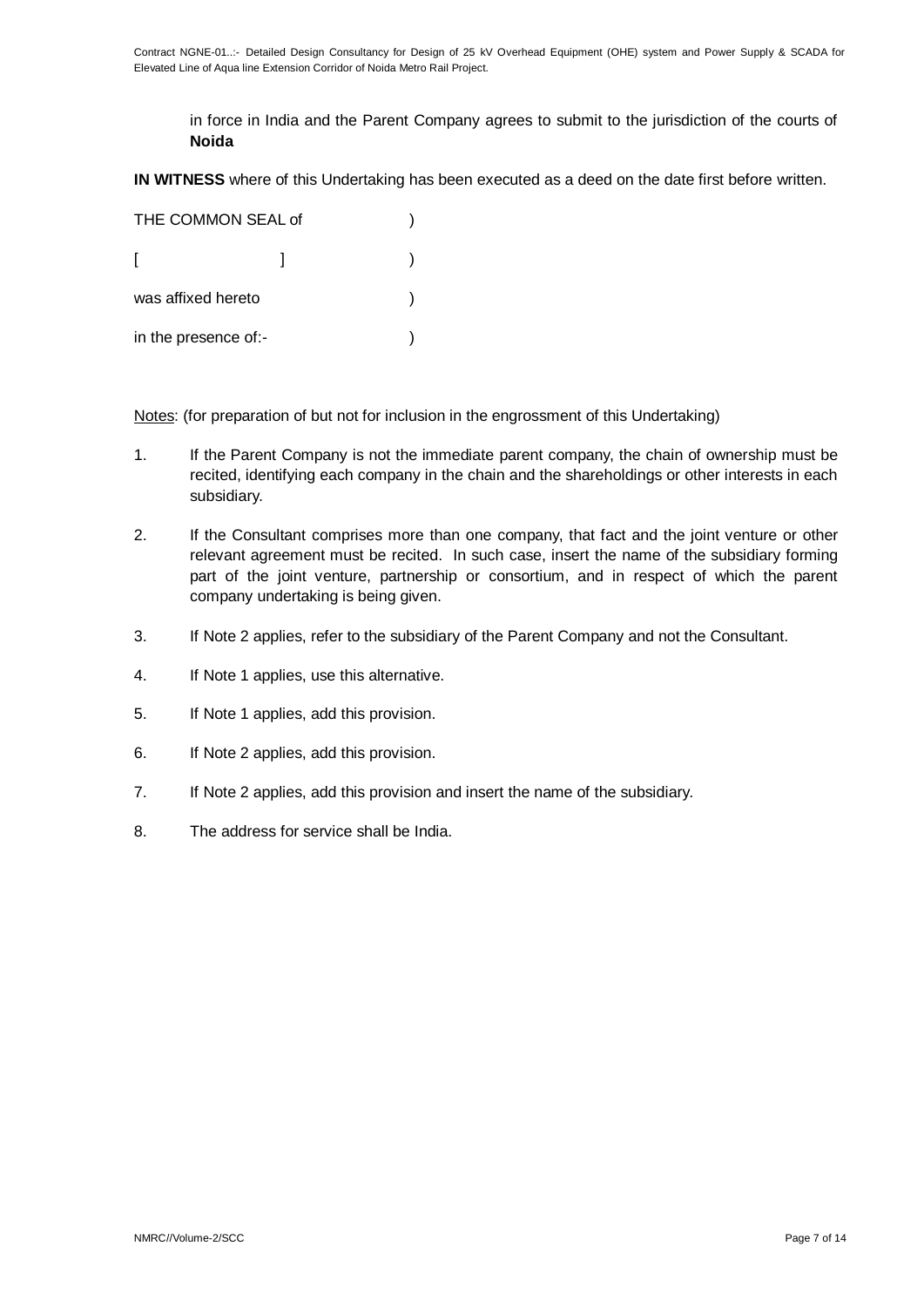# **SCHEDULE 1B**

# **PARENT COMPANY GUARANTEE**

**THIS GUARANTEE** is made on the ………… day of ………………………… between

- $(1)$   $[\dots \dots \dots \dots \dots \dots \dots]$  whose registered office is at  $[\dots \dots \dots \dots \dots \dots \dots \dots]$  and [……………………………….] whose registered office is at [……………………………..] ("the Guarantor").
- (2) The NOIDA METRO RAIL CORPORATION LIMITED (together with its successors and assigns, "the Employer") of:

IIIrd Floor, Ganga Shopping Complex,

Sector-29, Noida-201301,

Uttar Pradesh, India.

# **WHEREAS**

- (A) By a contract [NO.] dated […………………………………..…………...] ("The Contract") made between (1) the Noida Metro Rail Corporation Limited ("the Employer") and (2) [……………………………………………] ("the Consultant"), the Consultant has agreed to design, execute, complete and remedy any defects in the Works upon the terms and conditions contained in the Contract.
- (B) Pursuant to the terms of the Contract, the Consultant has agreed to procure the provision of a guarantee in the terms hereof. [see Note 1].
- (C) At the request of the Consultant, the Guarantor has agreed to guarantee performance of the Contract by the [Consultant] [see Note 2] as set out herein.

# **IT IS HEREBY AGREED AS FOLLOWS:**

- 1. In consideration of the Employer entering into the Contract with the Consultant, the Guarantor irrevocably and unconditionally guarantees to the Employer as a primary obligation and not as a surety due performance by the [Consultant] [see Note 2] of all of its obligations and liabilities under and in accordance with the Contract save that nothing herein shall be construed as imposing greater obligations or liabilities on the Guarantor than are imposed on the [Consultant] [see Note 2] in the Contract.
- 2. The obligations of the Guarantor under this Guarantee shall remain in full force and effect and shall not be affected or discharged in any way by and the Guarantor hereby waives notice of:-
	- (a) any suspension of the Works, variation to or amendment of the Contract (including without limitation extension of time for performance) or any concession or waiver by the Employer in respect of the Consultant's obligations [and/or the obligations of [ ] [see Note 3] under the Contract;
	- (b) any provision of the Contract being or becoming illegal, invalid, void, voidable or unenforceable;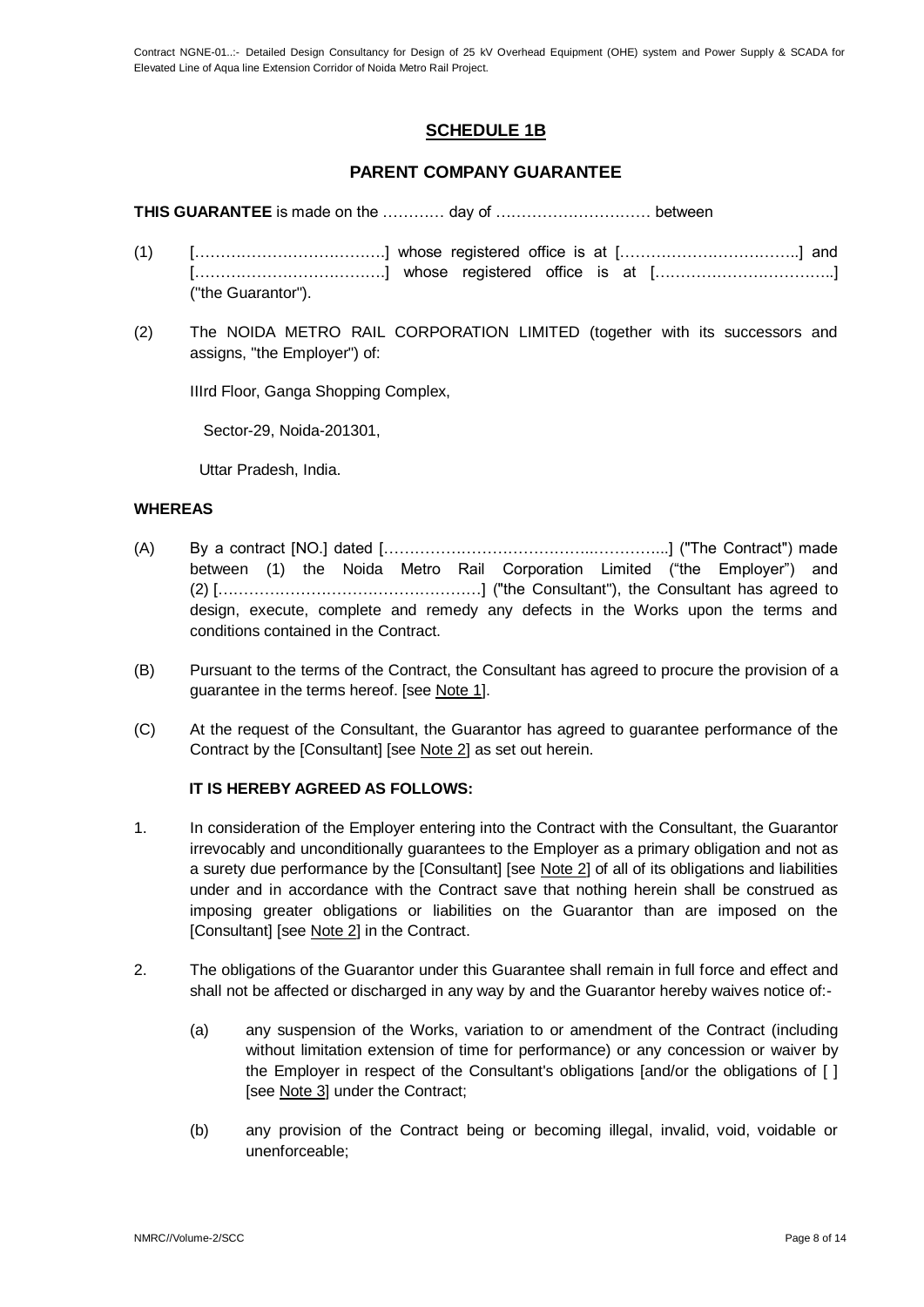- (c) the termination of the Contract or of the engagement of the Consultant [ and / or [..................................]] [see Note 3] under the Contract for any reason;
- (d) any forbearance or waiver of any right of action or remedy the Employer may have against the Consultant [ and / or [………………………………..]] [see Note 3] or negligence by the Employer in enforcing any such right of action or remedy;
- (e) any bond, undertaking, security or other guarantee held or obtained by the Employer for any of the obligations of the Consultant [ and/or [………….…………..] [see Note 3] under the Contract or any release or waiver thereof.
- 3. This Guarantee shall extend to any variation of or amendment to the Contract and to any agreement supplemental thereto agreed between the Employer and the Consultant [and/or [ ]] [see Note 3] and for the avoidance of doubt the Guarantor hereby authorises the Employer and the Consultant [and/or [ ]] [see Note 3] to make any such amendment, variation or supplemental agreement.
- 4. This Guarantee is a continuing guarantee and accordingly shall cover all of the obligations and liabilities of the [Consultant] [see Note 2] under the Contract and remain in full force and effect until all the said obligations and liabilities of the Consultant shall have been carried out, completed and discharged in accordance with the Contract. This Guarantee is in addition to any other security which the Employer may at any time hold and may be enforced without first having recourse to any such security or taking any steps or proceedings against the Consultant.
- 5. Until expiry of the Maintenance and Defects Liability Period (as defined in the Contract) for the whole and every part of the Works, the Guarantor shall not on any ground whatsoever make any claim or threaten to make any claim whether by proceedings or otherwise against the Consultant [and/or [ ]] [see Note 3] for the recovery of any sum paid by the Guarantor pursuant to this Guarantee. Any such claim shall be subordinate to any claims (contingent or otherwise) which the Employer may have against the Consultant [and/or [ ]] [see Note 3] arising out of or in connection with the Contract until such time as such claims shall be satisfied by the Consultant [and/or [ ]] [see Note 3] or the Guarantor as the case may be. To that intent the Guarantor shall not claim or have the benefit of any security which the Employer holds or may hold for any monies or liabilities due or incurred by the Consultant [and/or [ ]] [see Note 3] to the Employer and, in case the Guarantor receives any sum from the Consultant [and/or [ ]] [see Note 3] in respect of any payment by the Guarantor hereunder, the Guarantor shall hold such sum in trust for the Employer for so long as any sum is payable (contingently or otherwise) under this Guarantee.
- 6. The Employer shall be entitled to assign the benefit of this Guarantee at any time without the consent of the Guarantor or the [Consultant] [see Note 2] being required.
- 7. All documents arising out of or in connection with this Guarantee shall be served:
	- (a) upon the Employer, at […………………….……] marked for the attention of […………………………… ];
	- (b) upon the Guarantor, at […………………………… ] India. [Note 4]
- 8. The Employer and the Guarantor may change their respective nominated addresses for service of documents to another address in India but only by prior written notice to each other. All demands and notices must be in writing.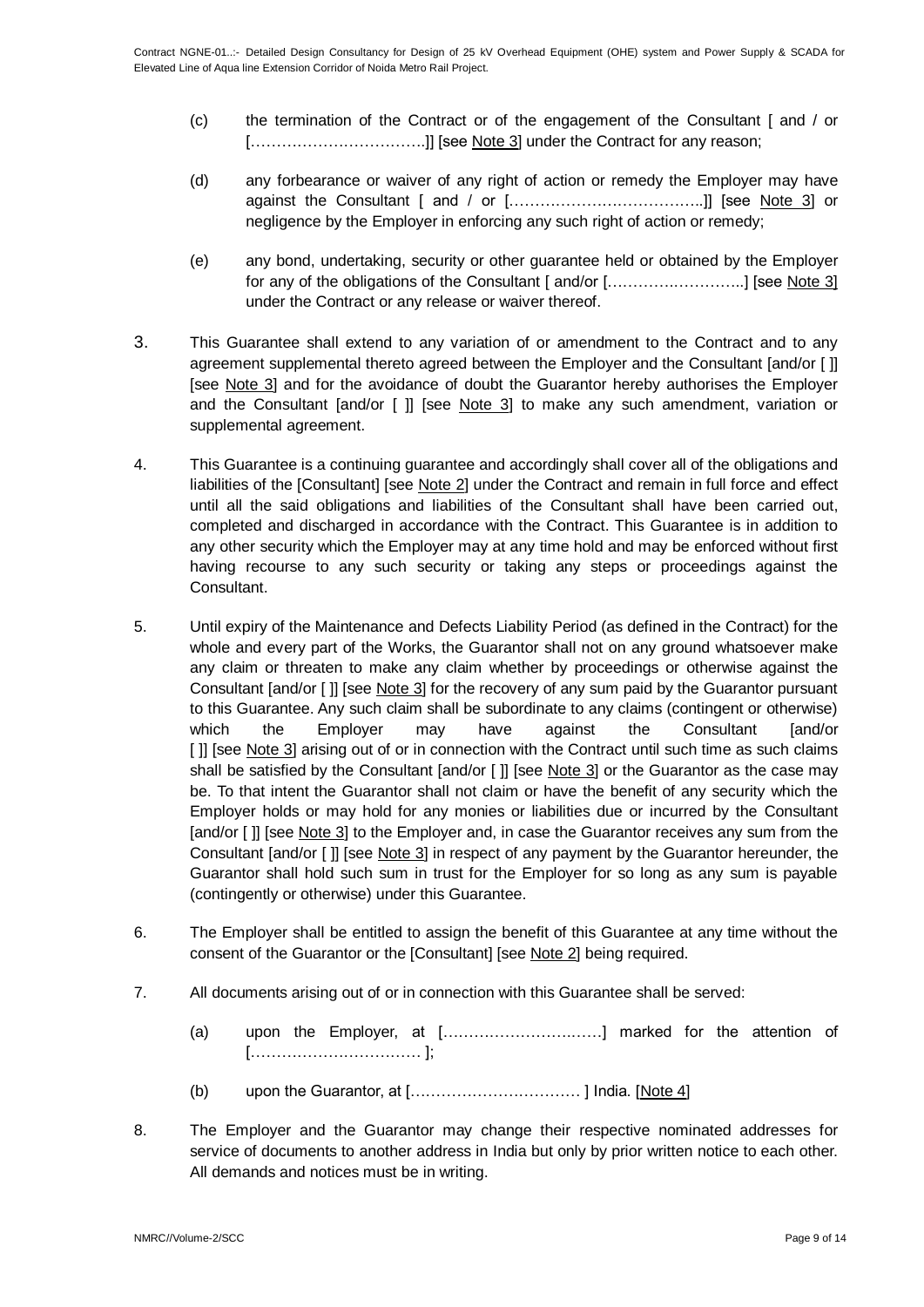9. This Guarantee shall be governed by and construed according to the laws for the time being in force in India and the Consultant agrees to submit to the jurisdiction of the courts of India.

**IN WITNESS** whereof this Guarantee has been executed as a deed on the date first before written.

THE COMMON SEAL of[……………………………….]

was affixed hereto in the presence of:-

Notes (for preparation of but not inclusion in the engrossment of this Guarantee)

- 1. If the Consultant comprises more than one company, that fact, the joint venture or other relevant agreement and the relationship of the Guarantor to its subsidiary forming part of the Consultant must be recited.
- 2. If Note 1 applies, replace the word "Consultant" with name of the subsidiary being guaranteed.
- 3. If Note 1 applies, add additional wording and insert the name of the subsidiary being guaranteed.
- 4. The address for service shall be in India.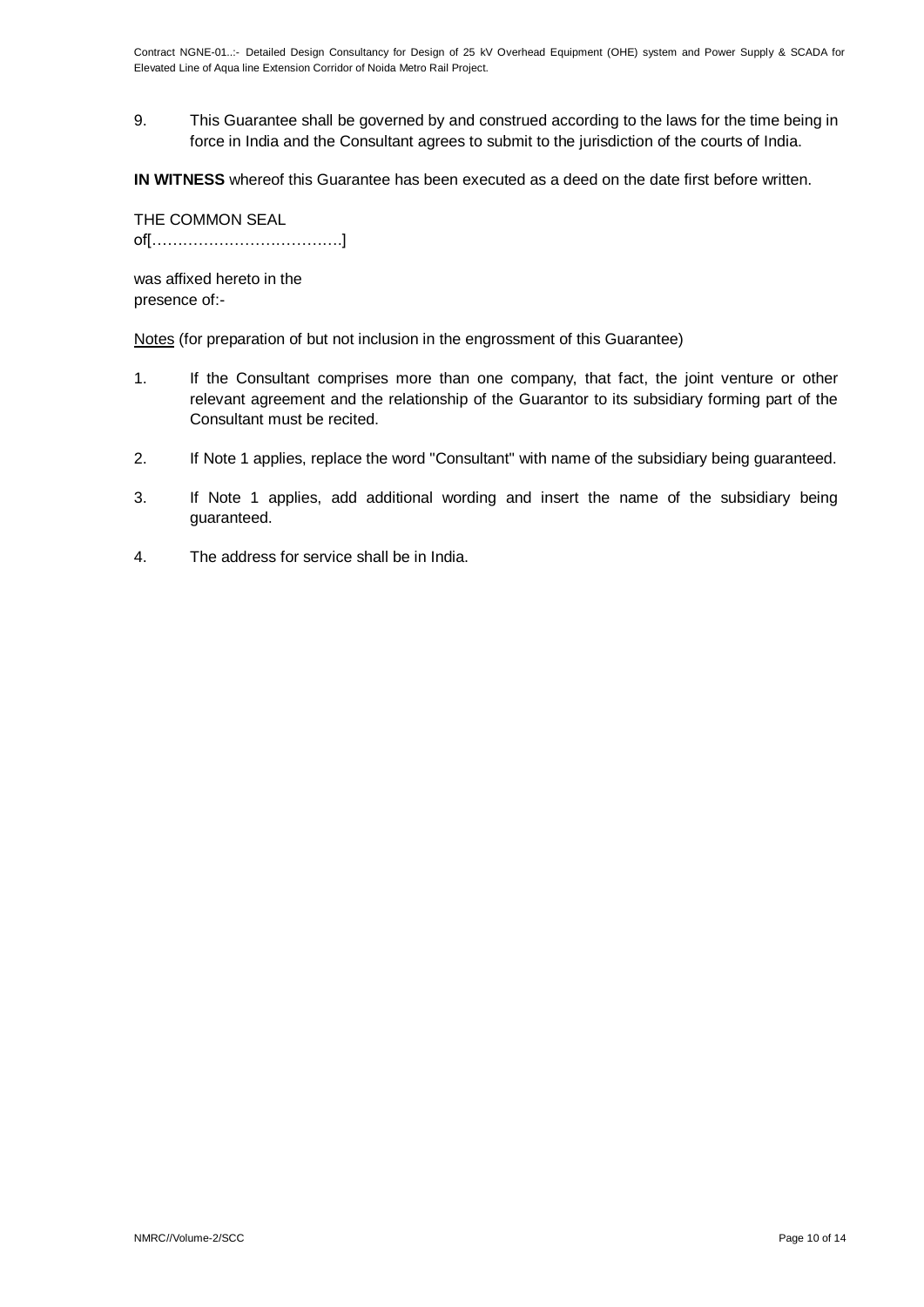# **SCHEDULE-2**

# **FORM OF CONTRACT AGREEMENT**

# **(Refer Clause F4 of ITT)**

This Agreement is made at Noida on ……..… day of ………….…… by and between:

- (1) Noida Metro Rail Corporation Limited, with office located at IIIrd Floor, Ganga Shopping Complex,Sector-29, Noida-201301, hereinafter referred to as the "NMRC" or the "Employer", as the case may be, of the one part, and;
- (2) .............................................................[Note1]comprising:
	- a) .................................. a company registered and existing under the laws of India, with head office located at................................................................................................................., represented by Mr. ...........................& Mr................................., authorised to sign and bind the company, under the Power of Attorney dated .............. and the Board Resolution dated ....................... [ Note 5 ] comprising
	- b) .................................. a company registered and existing under the laws of India, with head office located at ................................................................................................................., represented

by Mr. ...........................& Mr................................., authorised to sign and bind the company, under the Power of Attorney dated .............. and the Board Resolution dated ....................... [ Note 5 ] comprising

c) .................................. a company registered and existing under the laws of India, with head office located at

................................................................................................................., represented

by Mr. ........................... & Mr................................., authorised to sign and bind the company, under the Power of Attorney dated .............. and the Board Resolution dated ....................... [ Note 5 ] comprising

[Note 2] who shall be jointly and severally liable for the undertaking of this contract; hereinafter [Note 3] collectively referred to as the "Consultant" of the other part.

**WHEREAS** the Consultant has established a ................................... in accordance with Indian law and offered a tender for the Detail Design Consultant (DDC) works and agrees to undertake performance of the Works under the terms and conditions set forth in this Contract.

Both parties hereby agree as follows:

#### Clause 1

NMRC agrees to hire and the Consultant agrees to be hired to implement the

**...................................................................................................................................................**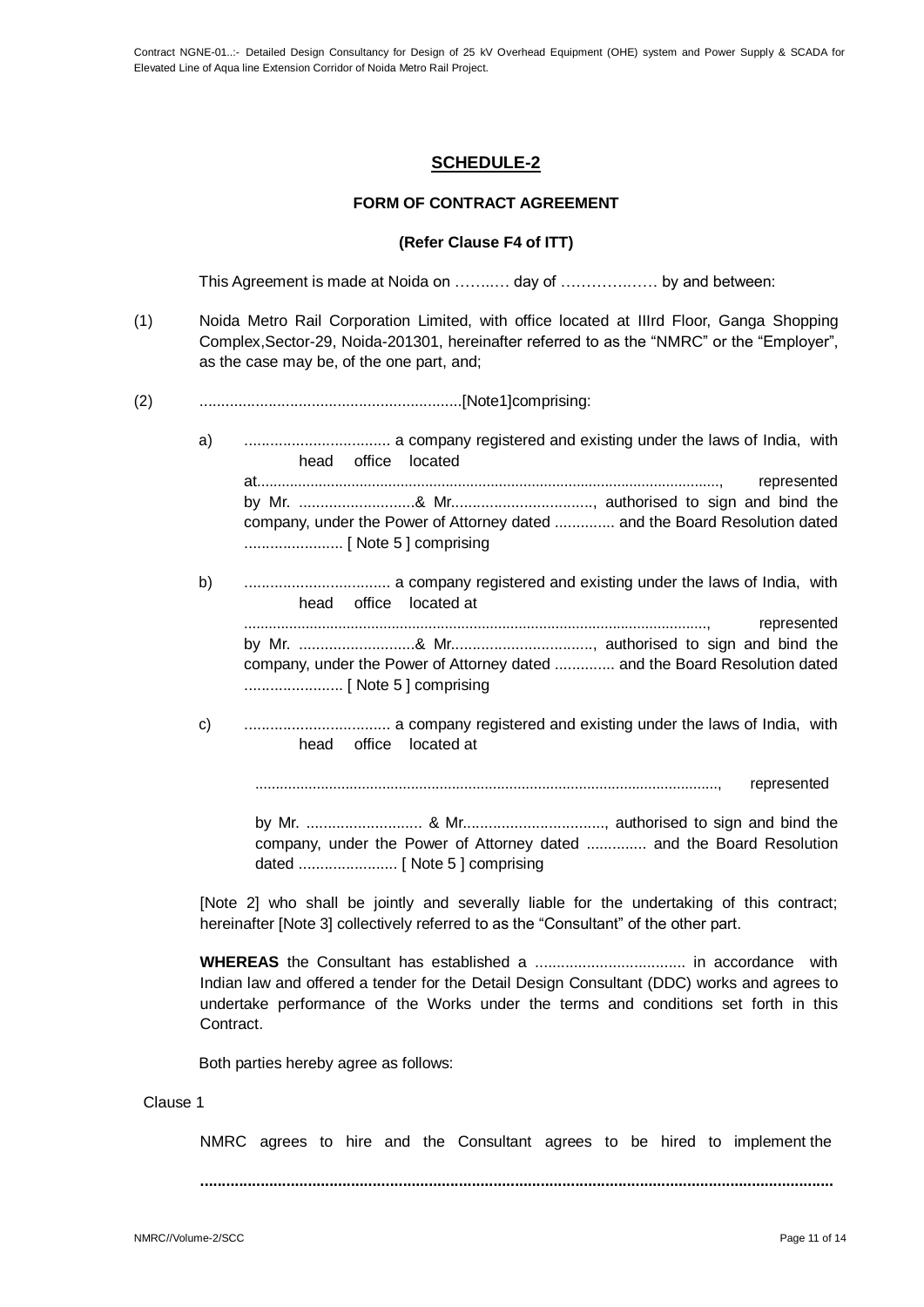**........................................................** under the terms and conditions specified in this Contract Agreement and the other Contract Documents attached hereto as follows:

- $\Box$ Letter of Acceptance .................................................................
- $\Box$ The tender ..................................(Submission date).
- This office letter no. ................................... for seeking post-bid clarifications.
- Your reply to post-bid clarifications vide letter no. .................................................  $\Box$
- $\Box$ This office letter no. ............................................... for opening of Financial bids.
- Volume1

**.**

Notice Inviting Tender

Instructions to Tenderers (including Annexures) Form of Tender (including Appendices)

Volume 2

General Conditions of Contracts

Special Conditions of Contract (including Schedules)

Volume 3

Scope of work.

Design Criteria

Volume-4

Bill of Quantities

- Consultant's Proposal
- Any other documents forming part of the Contract (such as Addendum No. 1, 2 &3).
- The modifications to the tender documents communicated through the Addenda (\_\_\_\_\_\_number) issued to the tenderers at the time of tender have been incorporated in the consolidated contract documents. Copies of the Addenda are available with the Employer, Consultant and Employer's Representative. As and when required, they could be referred to and in case of any discrepancy between the corrections/modifications incorporated in the consolidated contract documents and the Addenda, the provision of the Addenda shall prevail.

All of the foregoing documents, together with this Contract Agreement, are referred to herein as the Contract Documents. Also incorporated into these Contract Documents,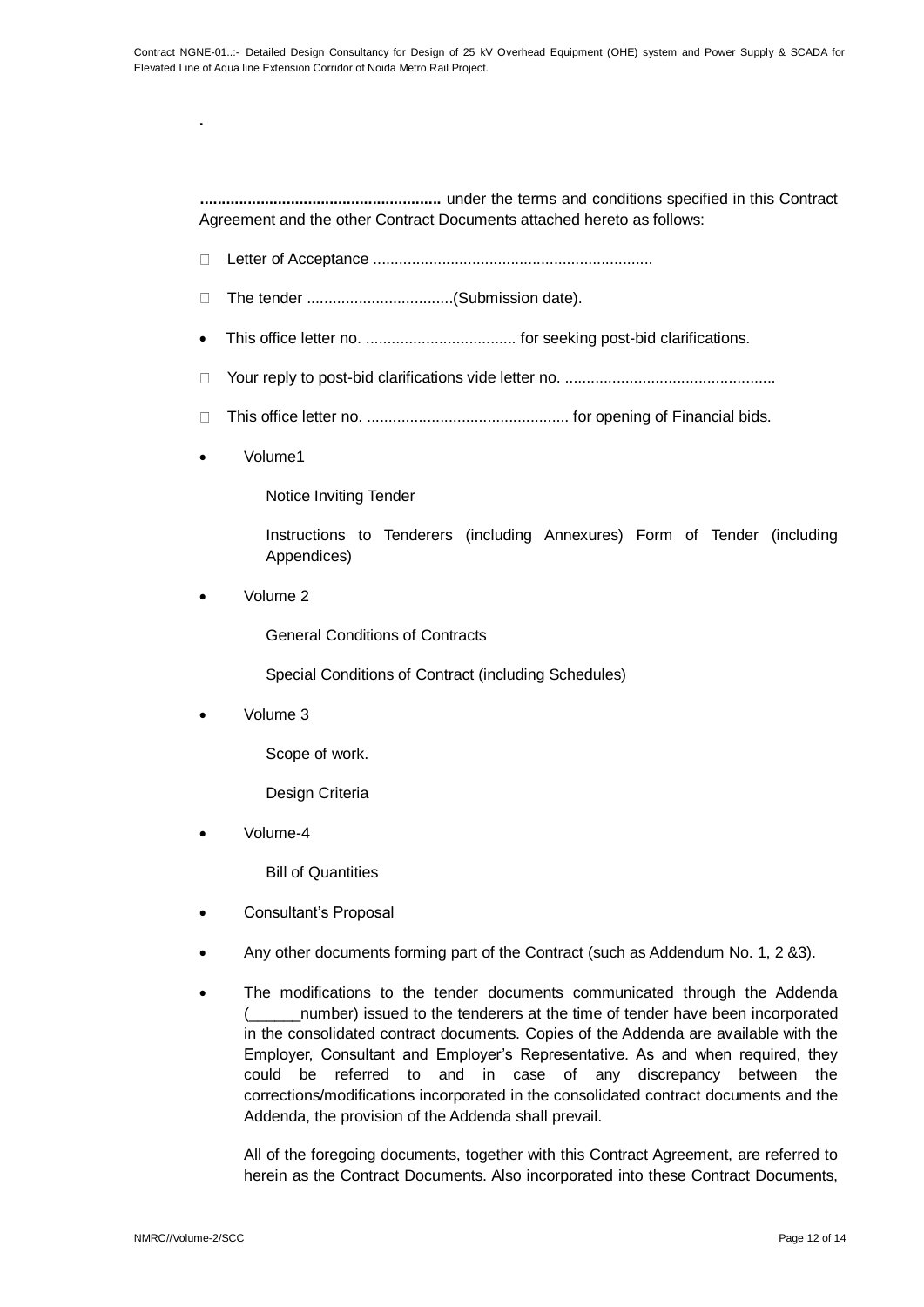and made part hereof, are all codes, standard specifications, and similar requirements that are referred to therein. In the event of a conflict, ambiguity or discrepancy between the contents of the Contract Documents, the order of precedence shall be according to the General Conditions of Contract.

Clause 2 – Obligation of the Consultant:

The Consultant agrees, subject to the terms and conditions of the Contract Documents, to perform efficiently and faithfully all of the work of design & consultant of the **Contract :- Detail Design Consultancy of 25 kV Overhead Equipment (OHE) system and Power Supply & SCADA for Elevated line of Aqua line extension Project**" and other design services necessary for or incidental to the successful completion of the Works and in carrying out all duties and obligations imposed by the Contract Documents.

Clause 3 – Obligation of the Employer:

The Employer agrees, subject to the terms and conditions of the Contract Documents, to pay the Consultant the amount specified, and at the rates and terms and in the manner set forth in the Contract Documents.

Clause 4 – Value of Work and Completion Time:

The Employer agrees to pay for the total cost of the Works and the Consultant agrees to accept the sums mentioned below in the following currencies, to be the total cost for the Work carried out by him as part of his obligations, responsibilities and liabilities under and according to the provisions and obligations imposed on him by the Contract.

Total Price

- (i) .................... (Rupees .................................. only); and
- (ii) In the foreign currency of .................................... (.........................) ; subject to adjustment in accordance with the provisions of GCC.

**The above amounts include all taxes, duties, royalties, VAT, service tax and other levies** etc**.**

The Contractor shall complete the Works as per NIT clause1.1.2 from the date stipulated in the Letter of Acceptance No. ................................................ (including Notice to Proceed.)

# Clause 5 – Notices:

All notices called for by the terms of the Contract Documents shall be in writing in the English language and shall be delivered by hand or by registered mail, acknowledgement due, to the parties' addresses given below. All notices shall be deemed to be duly made when received by the party to whom it is addressed at the following addresses or such other addresses as such party may subsequently notify to the other:

**Employer** Noida Metro Rail Corporation Limited, IIIrd Floor, Ganga shopping